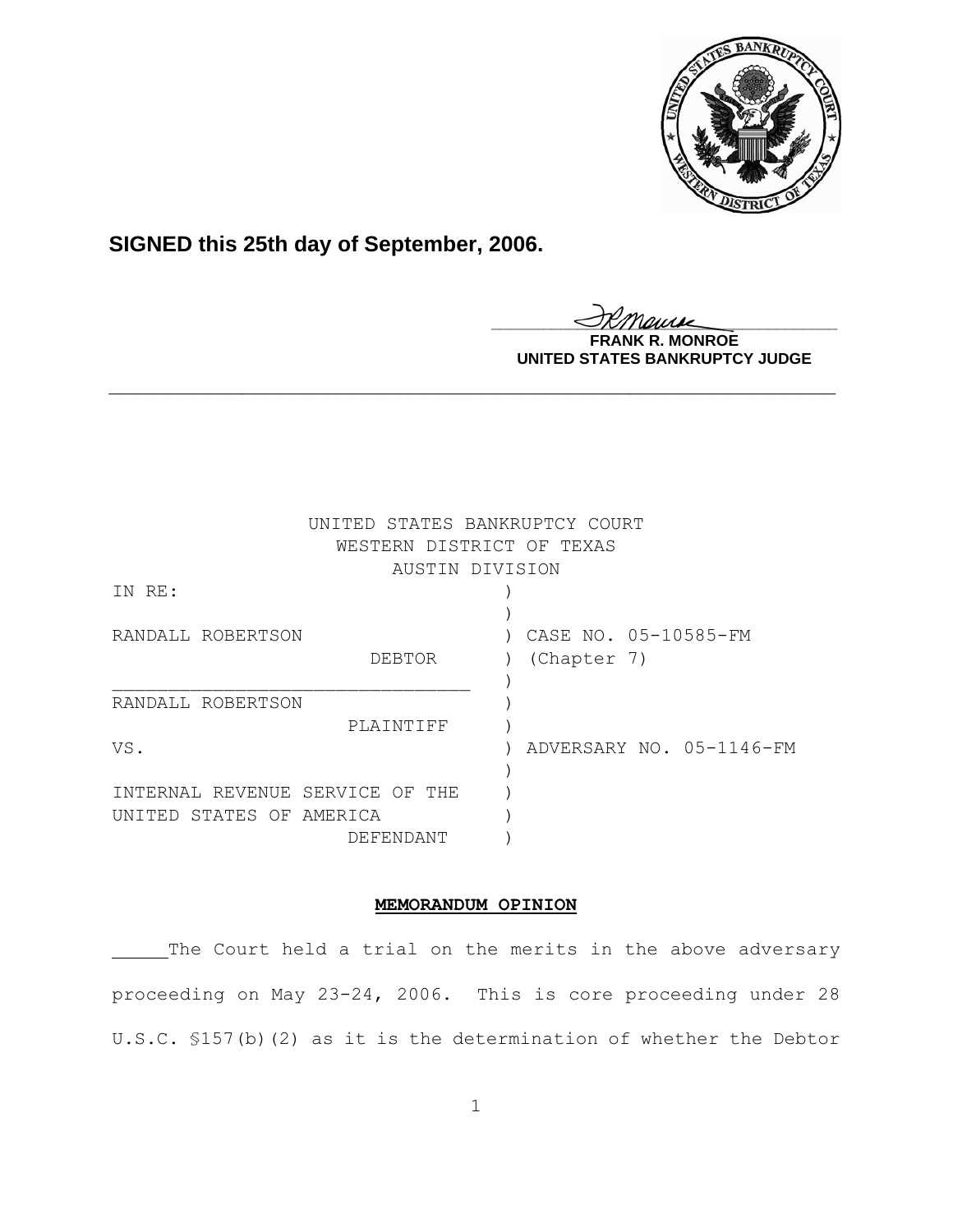is a responsible person of Artec, Ltd., a Texas Limited Partnership under 26 U.S.C. §6672. The Court has the jurisdiction to enter a final order in this matter pursuant to 28 U.S.C.  $$1334(a)$  and (b), 28 U.S.C. §157(a) and (b)(1), 28 U.S.C. §151, and the Standing Order of Reference of all bankruptcy matters from the United States District Court of the Western District of Texas. This Memorandum Opinion shall constitute written findings of fact and conclusions of law under Bankruptcy Rule 7052.

#### **Facts**

Randall Robertson, ("Debtor"), was timely assessed a penalty of \$32,116.00 on July 25, 2005 pursuant to 26 U.S.C. §6672, as an alleged responsible person of Artec, Ltd., a Texas limited partnership ("Artec"), for the third quarter of 2003. See United States Exhibit 1.

Debtor was timely assessed a penalty of \$70,047.50 on July 25, 2005 pursuant to 26 U.S.C. §6672, as an alleged responsible person of Artec, Ltd. for the fourth quarter of 2003. See United States Exhibit 2.

Artec is the successor entity of Artec, L.L.C., which was itself a successor entity of A.R.T. Associates Electrical Contractors LLC, a Texas limited liability company ("Art Electrical"). Art Electrical was founded in 1995 by Debtor and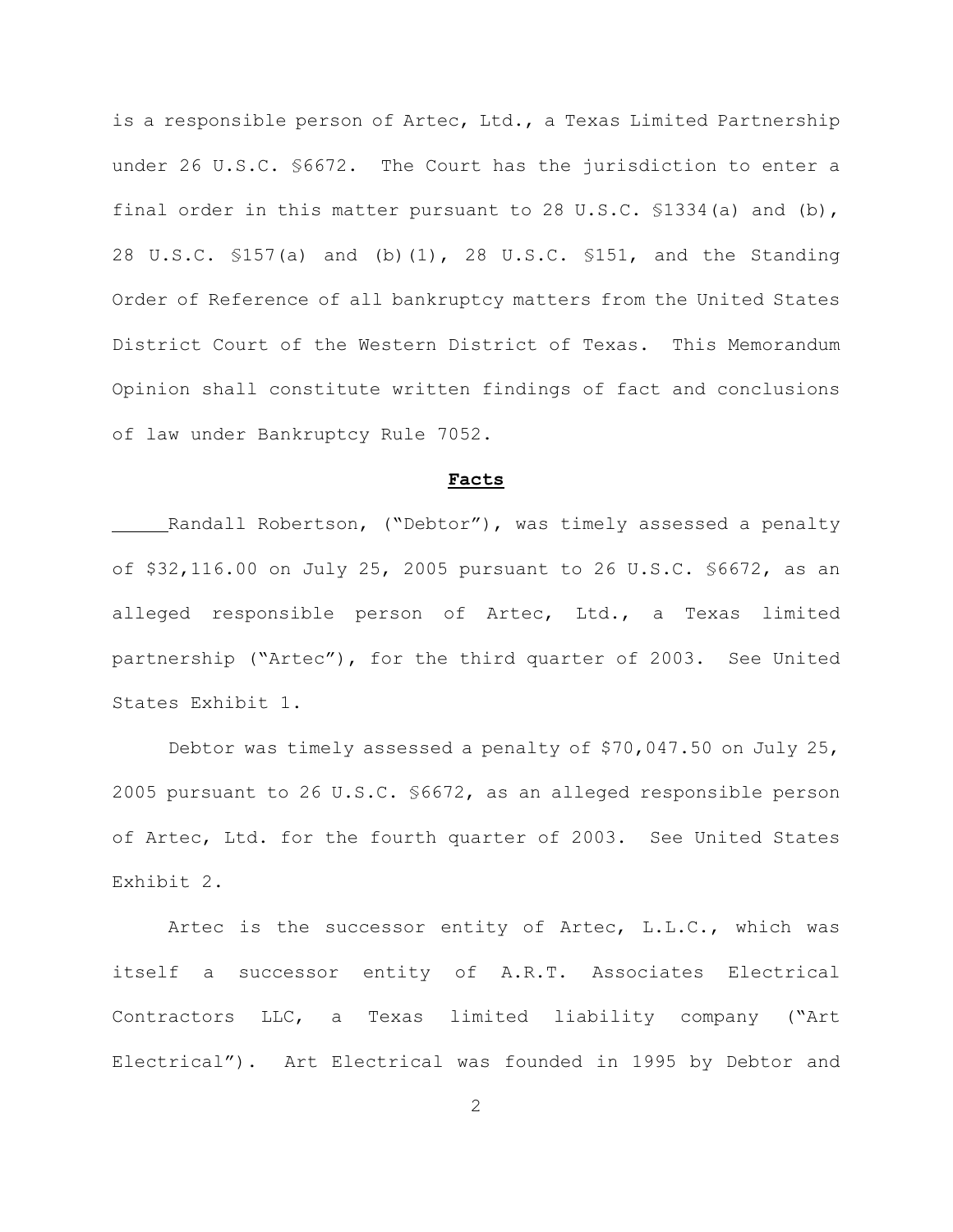Andres Marroquin and engaged in the business of electrical contracting work. Artec's general partner is Artec Management, LLC. Debtor, Andres Marroquin and Nancy Vargas are members, directors and officers in Artec Management, LLC. Debtor is a limited partner in Artec and at all times owned 33% of Artec. The general partner of Artec, Artec Management LLC, only owned 1% of Artec.

Debtor was the President of Artec's general partner. When the business started in Mercedes, Texas, the Debtor and Mr. Marroquin handled the company's business together. For example, when Jan Ross was employed as a receptionist/bookkeeper in April 2001, she interviewed both with the Debtor and Mr. Marroquin. The Debtor was represented to her to be the business manager of the company and Mr. Marroquin its technical manager as it was he who had the Master Electrician's License. Sometime shortly after Ms. Ross was employed, Artec was successful in obtaining a significant subcontract for the electrical, fire and security related work on the United States Courthouse in Laredo, Texas. The Debtor then assumed primary responsibility for that job which began sometime in April 2001. In doing so, he moved to Laredo. He then spent 90% of his time through December 2003 living during the week in the office trailer that was maintained on the job site in Laredo. He would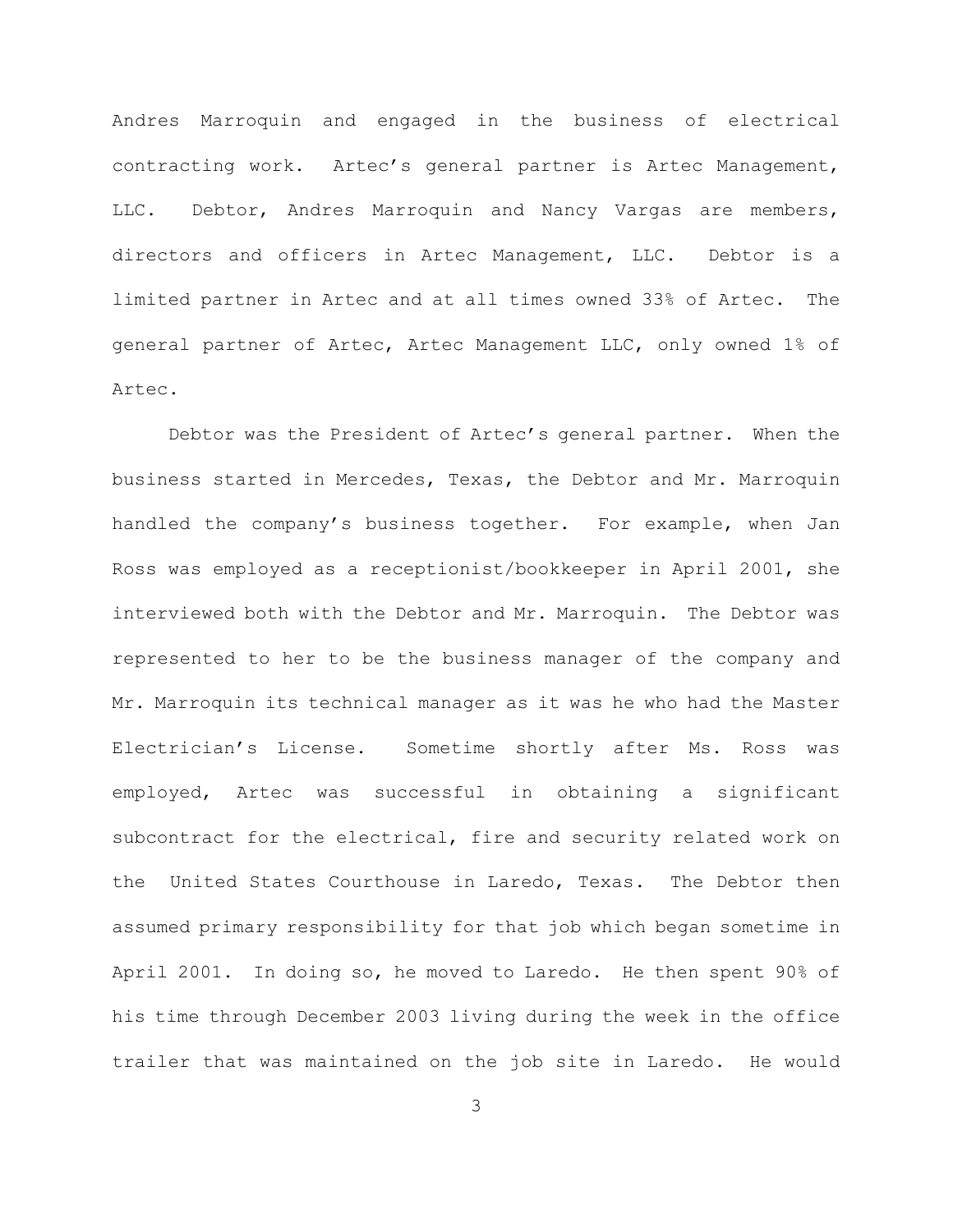return at least two days a month to the Mercedes office and would go home to Bastrop on the weekends.

The Debtor spent a great deal of time trying to convince the Court that he was simply a "construction supervisor" on the Laredo courthouse job and a couple of other small jobs in Laredo and that he was not really involved in the internal business affairs of Artec. However, the Debtor was more than a simple construction job supervisor. He had the authority to sign checks and did so routinely. He was president of the general partner of Artec and therefore, not only had significant responsibilities with regard to Artec's management, but was intimately aware of the overall business affairs of Artec. He maintains, and indeed much of the evidence placed into the record by the Debtor appears to have been an attempt to establish, that he was not a "responsible person" under 26 U.S.C. §6672. However, Debtor's counsel and counsel for the Defendant stipulated prior to trial that the Debtor was a responsible person; therefore, the analysis that the Court would otherwise engage in with regard to that issue will not be conducted as it serves no purpose. Suffice it to say that Debtor's protestations with regard to his role in the company are hollow. The Debtor had authority to hire and fire employees, and did; he had the authority to manage employees, including those not on the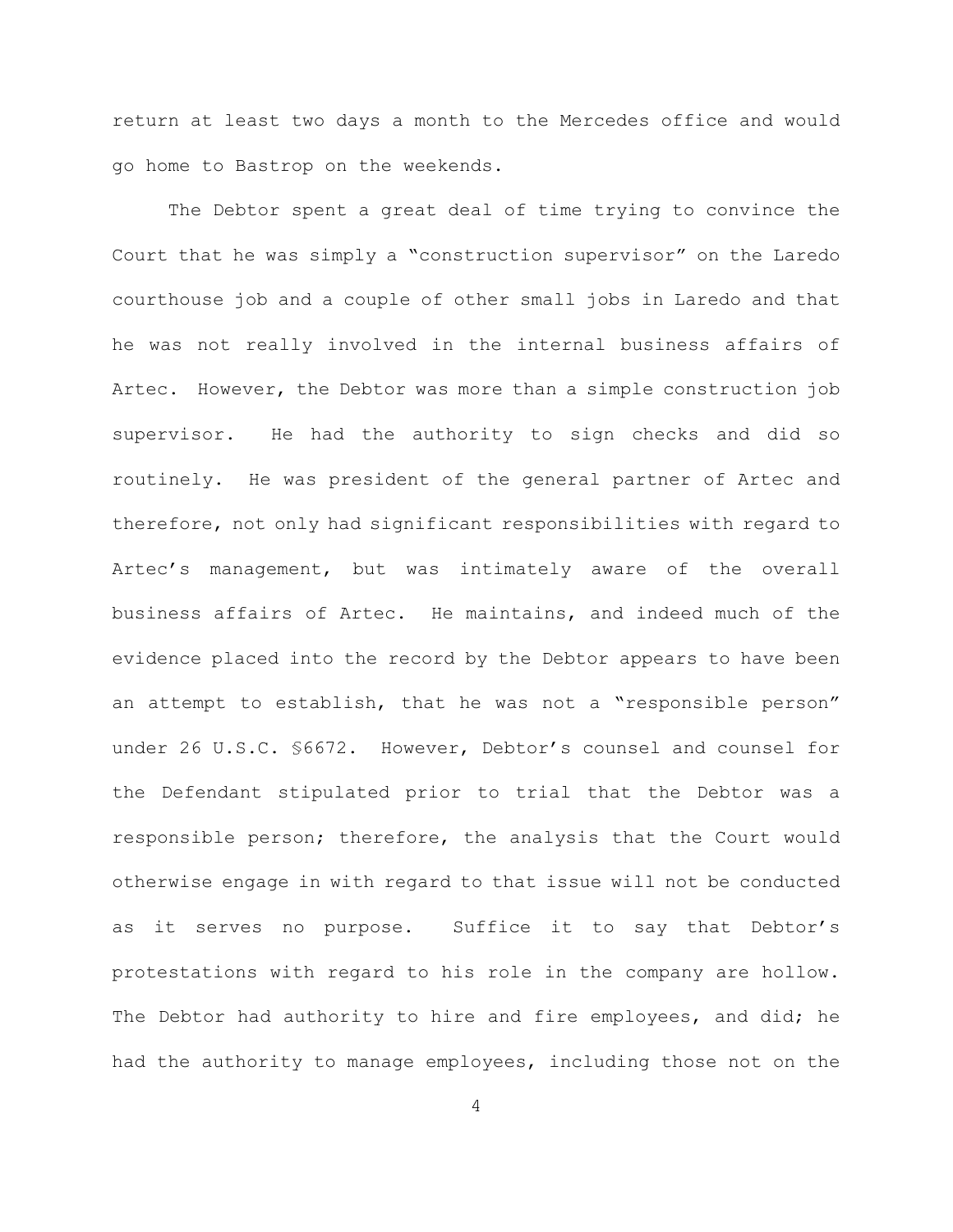Laredo job, and did; he had the authority to direct and authorize the payment of bills, and did; he had the authority to deal with major customers and suppliers and negotiated contracts binding upon the company and did; he had the authority to authorize payment of federal tax deposits and penalties, and did as evidenced by United States Exhibit 24; and, he stipulated his position as a responsible person under 26 U.S.C. §6672. Enough said.

Additionally, the Debtor claims he conveyed his interest in Artec to Mr. Marroquin on September 25, 2003 pursuant to a sales agreement. Debtor's Exhibit P-7. The agreement however indicates that the transfer would take place after Debtor completed the jobs in Laredo or his release of services. Debtor claims he considered himself out of the company. However, Debtor continued to work at Artec and he continued to sign checks. It is apparent the agreement was never consummated.

In the year 2002, Artec defaulted in the timely payment of Section 941 withholding taxes and social security withholdings. Although the record is not completely clear, Jan Ross testified that this was a problem that occurred in at least the fourth quarter of the year 2001 or the first quarter of 2002. (Tr. p. 125- 126). Marroquin, the Debtor, and Ross all went to the IRS for a meeting with regard to the delinquent taxes and negotiated a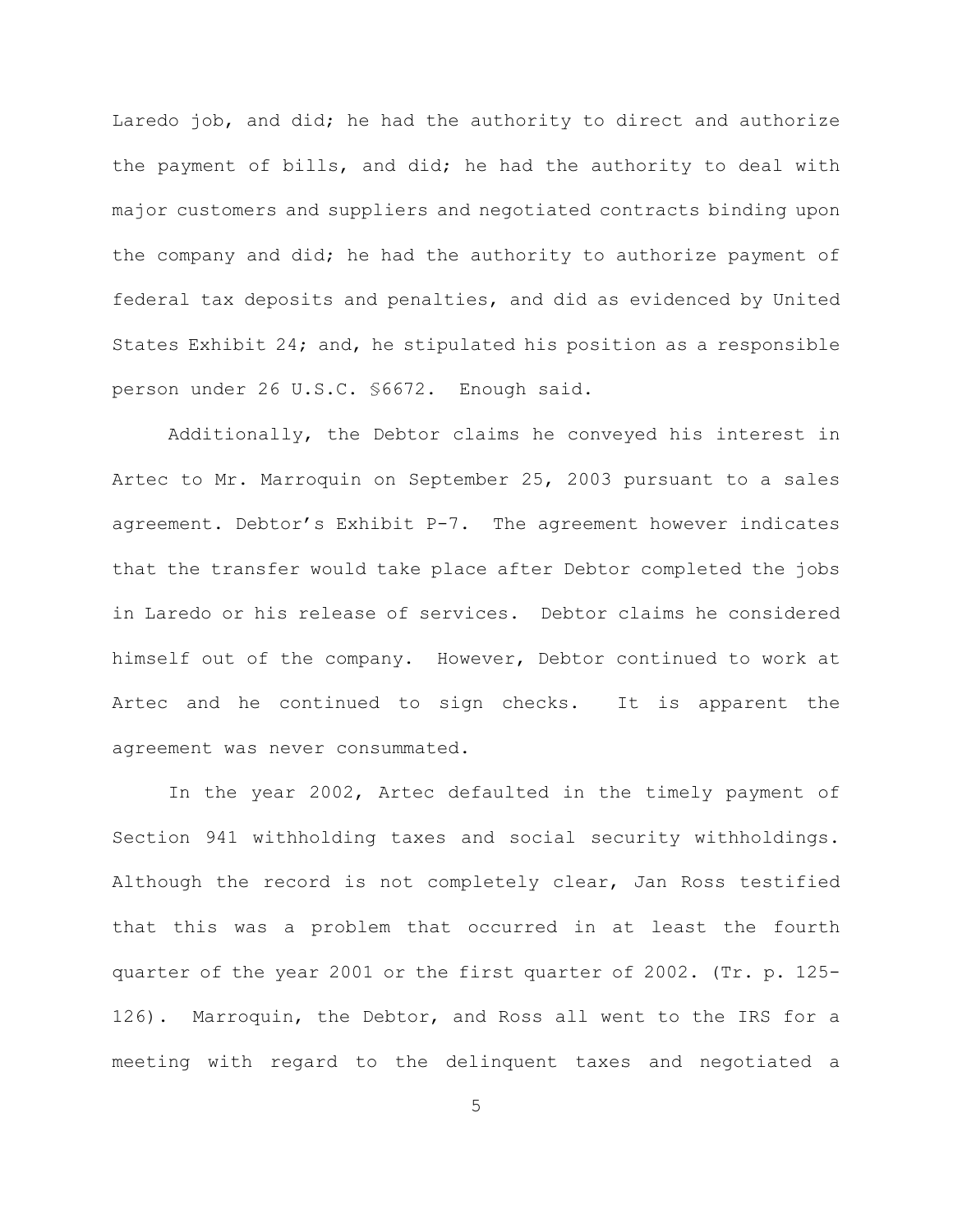repayment plan which was successfully completed. Ms. Ross testified as to two significant facts concerning this situation. First, she testified that the payment of these taxes over time added to the cash flow problems the company later experienced; and, secondly, and perhaps more importantly, that the Debtor, prior to meeting with the IRS, told her not to worry about the taxes – to first pay everything else, i.e. vendors, payroll, etc. and to catch up on the taxes later.

The Debtor's testimony on that point was not that different. The Debtor said he did not tell Ms. Ross not to pay the taxes but that he told her that she had to pay the vendors and employees first. Otherwise, there would be no money coming in with which to pay the delinquent taxes at a later time. The testimony of the two witnesses in this regard reflect a distinction without a difference.

Ms. Ross also testified that sometime in July of 2003, she became concerned over Artec's cash flow problems and told Marroquin Artec had insufficient cash to continue to make full payment to their employees and their vendors as well as make the required monthly 941 tax deposits. This evidence is corroborated by the fact that in the same time frame – June, July 2003 – checks began bouncing on a monthly basis. She said she stressed to Marroquin at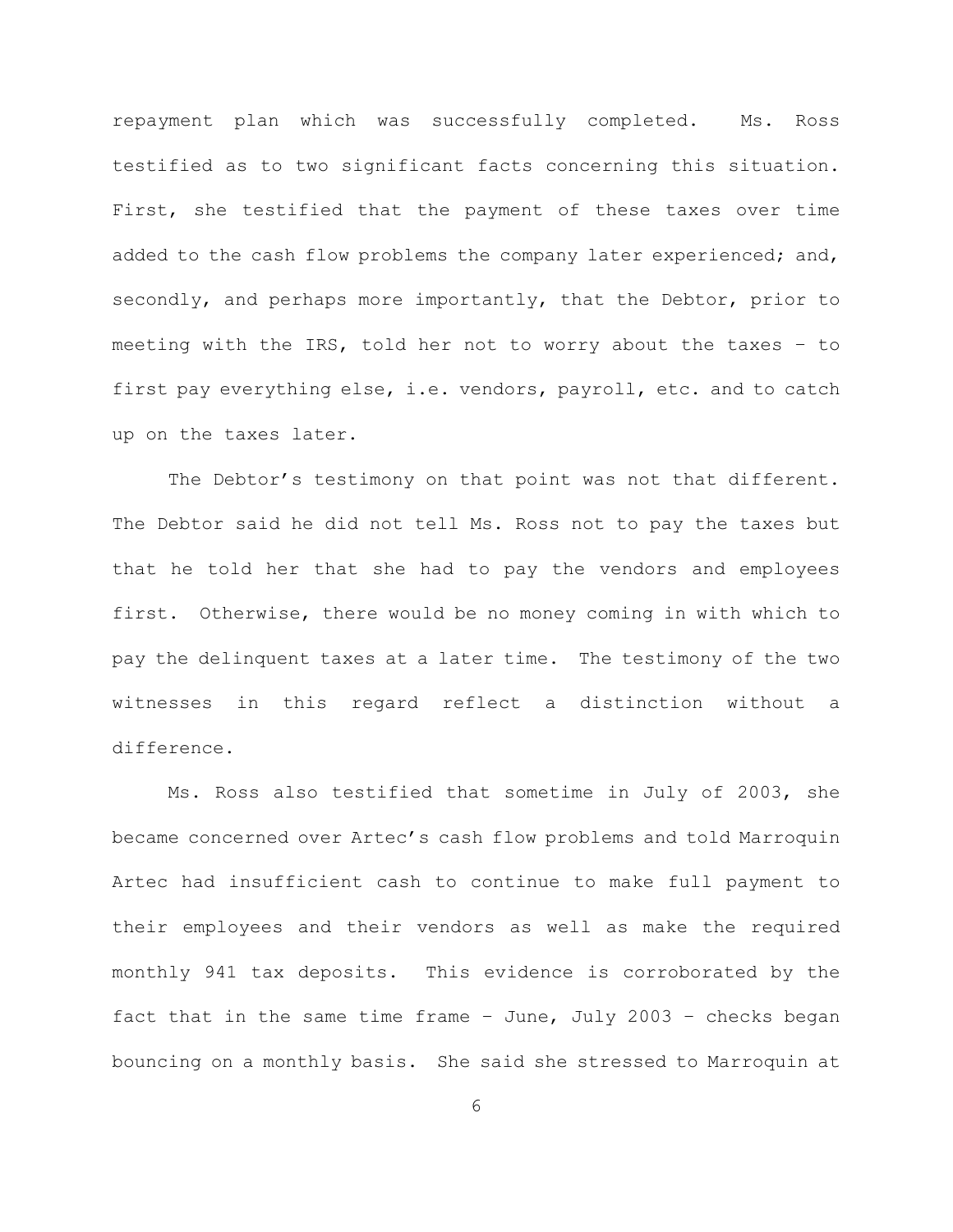that time the importance of making the 941 tax deposits.

It is obvious that the Debtor knew this as well. The payees, either vendors or employees, in Laredo who received NSF checks would call the Debtor seeking replacement checks. Both Ms. Ross and the Debtor testified to this. And, Ms. Ross was very clear in her testimony that she talked not only to Mr. Marroquin but also to the Debtor about the urgency of paying the withholding taxes on a timely basis. She also identified the context within which such conversation took place. She stated that in late July or early August 2003 the Debtor called her asking about the insufficient funds checks that certain vendors and employees were experiencing in the Laredo area. Her explanation to him was simple. It was that there was simply not enough money and that Artec could not fully pay the obligations it was incurring to vendors, the employees, and the IRS for 941 tax deposits.

Based upon Artec's previous problems in not paying and/or late paying 941 withholding taxes, the Debtor's position of authority within Artec, and the surfacing cash flow problems as evidenced by the NSF checks during the summer of 2003, of which the Debtor was well aware, there is no reason not to believe the testimony of Ms. Ross on this point.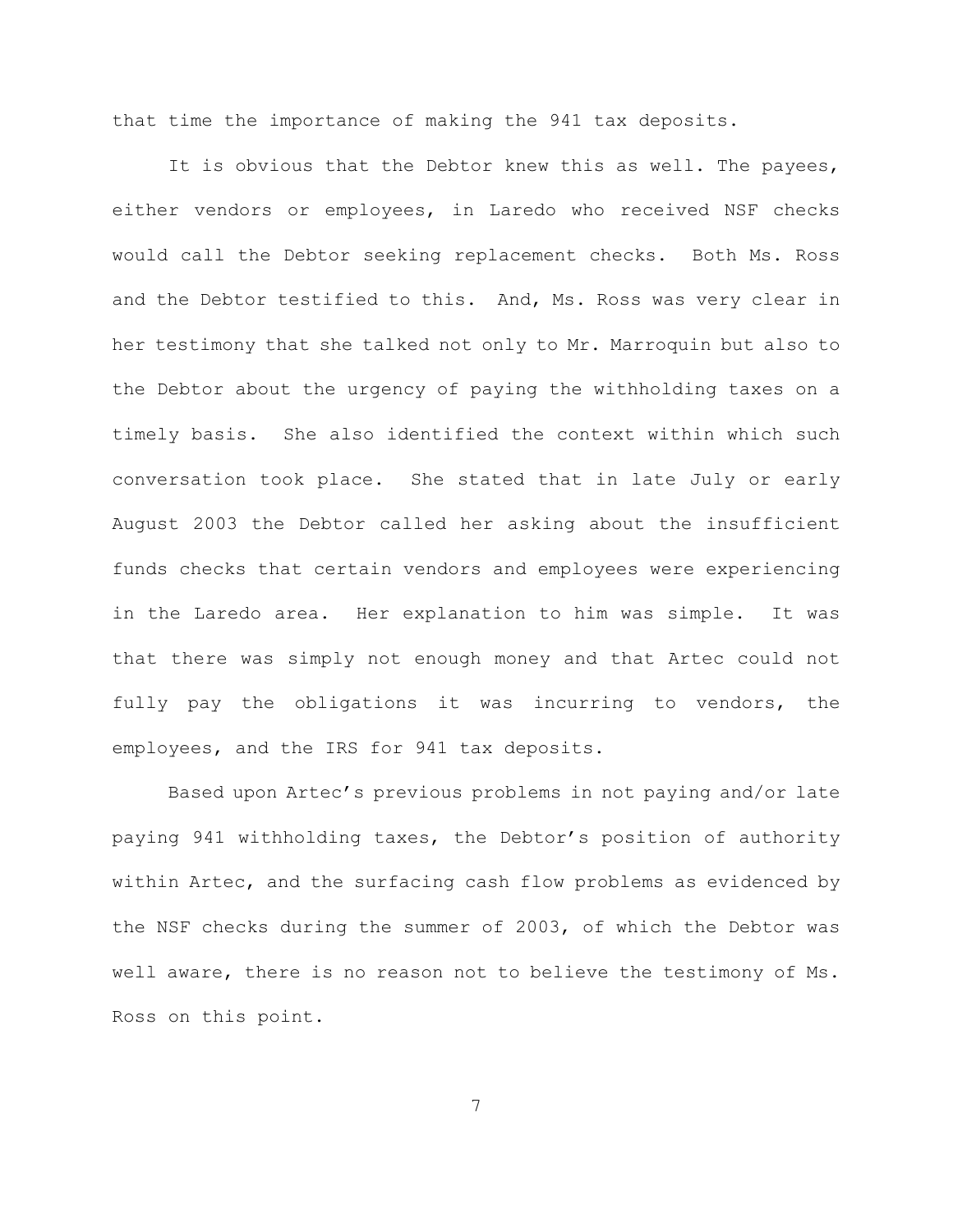Ms. Ross testifies to an additional conversation in late October or early November with the Debtor concerning the same subject matter. This was at about the same time that Ms. Ross prepared the 941 withholding report for the third quarter of 2003 filing, had Mr. Marroquin sign it, and wrote across the top, "Mailed 10-31-03 Did not send money".

Debtor maintains he did not know of the nonpayment of these payroll withholding taxes and social security withholdings until December 23, 2003. This is not only rebutted by Ms. Ross' testimony but also by the testimony of Mr. Marroquin as well. Marroquin testified that he had a conversation with the Debtor the first week of November 2003 on this exact problem after he learned from Ms. Ross that they were not going to be able to pay the third quarter withholding taxes. However, Mr. Marroquin most likely learned that a lot earlier since he was always in the same office with Ms. Ross and on October 18, 2003 he had signed the Form 941 report for the third quarter 2003 referenced above. Obviously, Marroquin knew as early as October 18, 2003 that the  $3<sup>rd</sup>$  quarter 941 taxes were not going to be paid; and that the  $4<sup>th</sup>$  quarter would likely not be different. And, chances are he knew even earlier than that. In any event, Marroquin's testimony that he had a telephone conversation with Debtor the first week of November and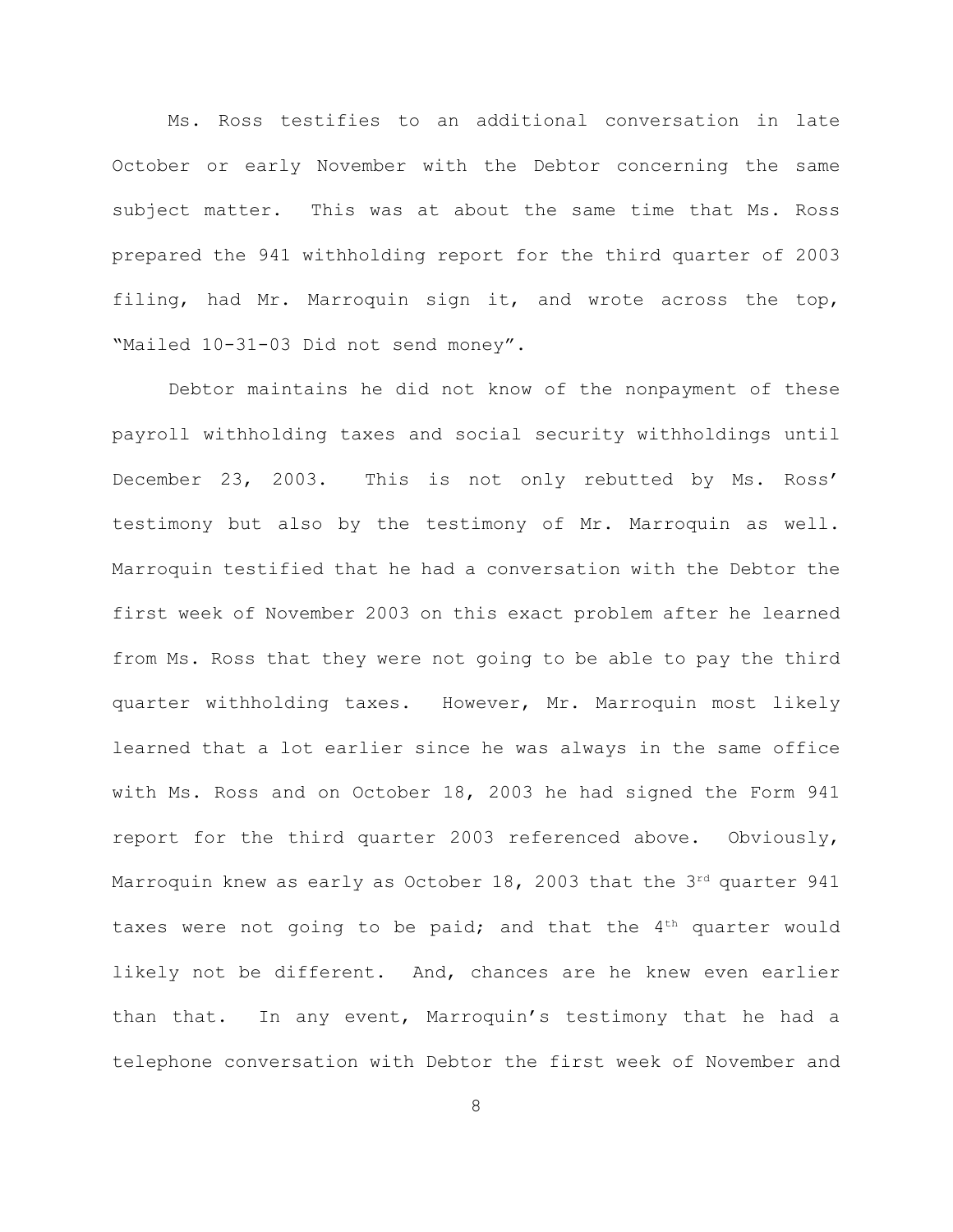a personal visit the second week of November on this exact subject seems entirely credible.

Debtor attempts to buttress his allegation that he only became aware of the nonpayment of third and fourth quarter taxes on December 23, 2003 by pointing to copies of seven payroll checks he signed on that date, one of which was to himself and all of which ended up bouncing. The Court is unsure of the connection between these checks and the timing of the Debtor's knowledge of the nonpayment of taxes. In any event, the Court does not believe the Debtor's testimony that he only learned of the default on December 23, 2003. All of the other testimony and evidence shows that he learned that there was a problem with paying the 941 monthly tax deposits as early as late July and/or early August 2003 and that he knew the third quarter taxes were not going to be paid as early as the first of November 2003. Likewise, he then also knew the money shortage problems were not going to get better in the  $4<sup>th</sup>$  quarter.

The question also arose at trial as to whether Artec had any unencumbered funds during this time period with which to pay taxes. Both Mr. Marroquin and the Debtor testified that the bank controlled the flow of funds from May/June 2003 through the end of the year. They also testified that the bank had a security interest on all of the accounts receivable of Artec and that most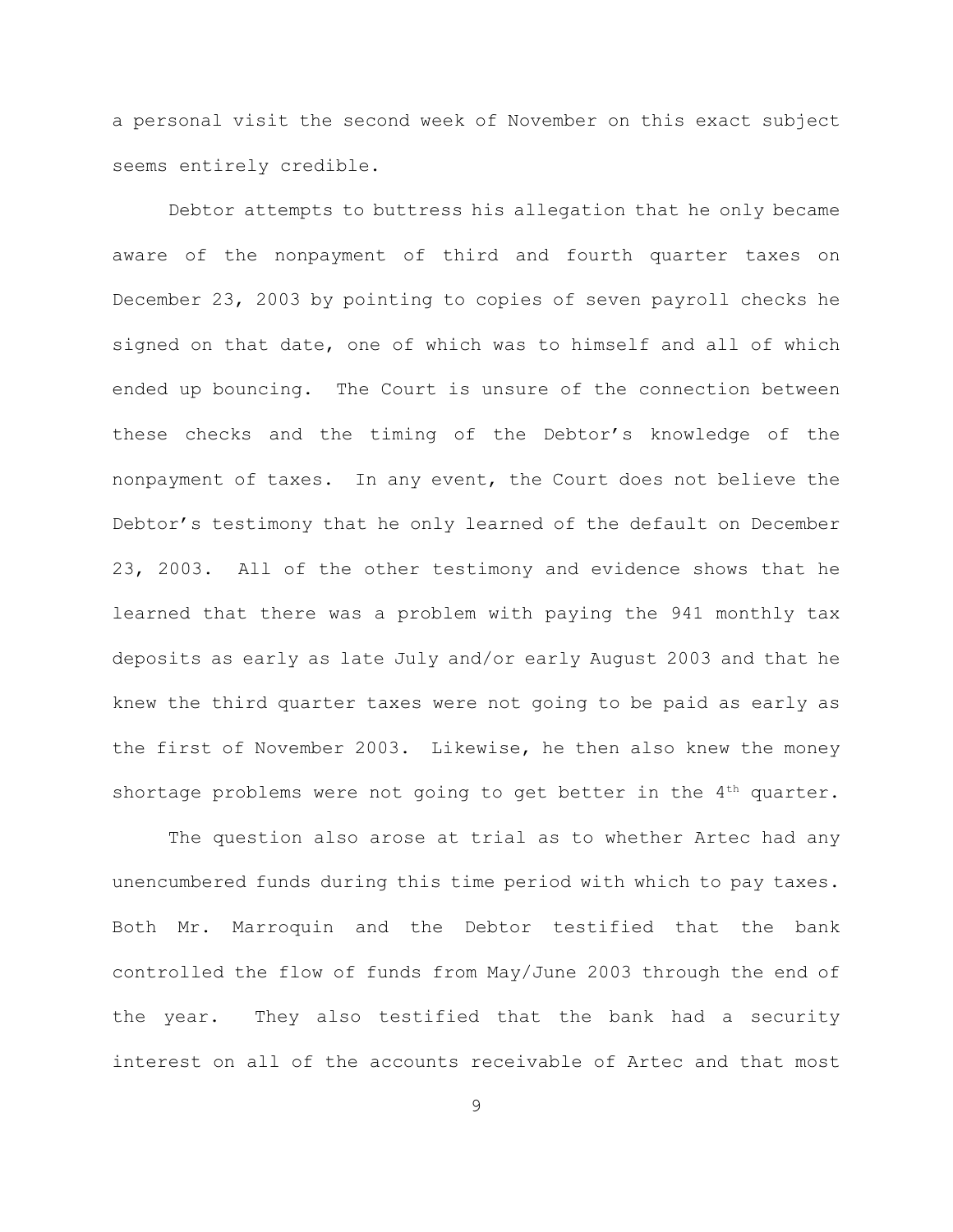checks submitted to the Debtor by the entities for whom they were doing work came in as joint payee checks. They were jointly payable either to Artec and a specific vendor or they were jointly payable to Artec and its bank. However, Marroquin testified that he and the Debtor would decide how the funds deposited in the bank account were disbursed. But, Mr. Marroquin also testified that Artec could not pay the IRS because he had no control of funds. His testimony on this point conflicted. Surprisingly, no one introduced any loan documents supporting this testimony. No one from the bank testified. No one introduced any type of documentary or written evidence reflecting a restriction by the bank upon Artec's use of funds. We are simply left with the testimony of Mr. Marroquin and the Debtor that the bank would not let them pay the IRS from May/June 2003 on. However, second quarter taxes were paid–presumably when due in July 2003.

Further, Mr. Marroquin's trial testimony is not consistent with his interview statement made to the Internal Revenue Service on October 10, 2004. He makes the following written statement on this issue.

 "In November, December 2003 + January 2004 I tried to pay taxes but our Banker told me & Jan not to pay taxes. Instead he wanted payment on note. From 11/2003 to 1/2004 company had no control over money deposited. I tried to get Randall to come to Mercedes office but he would not. Knowing the company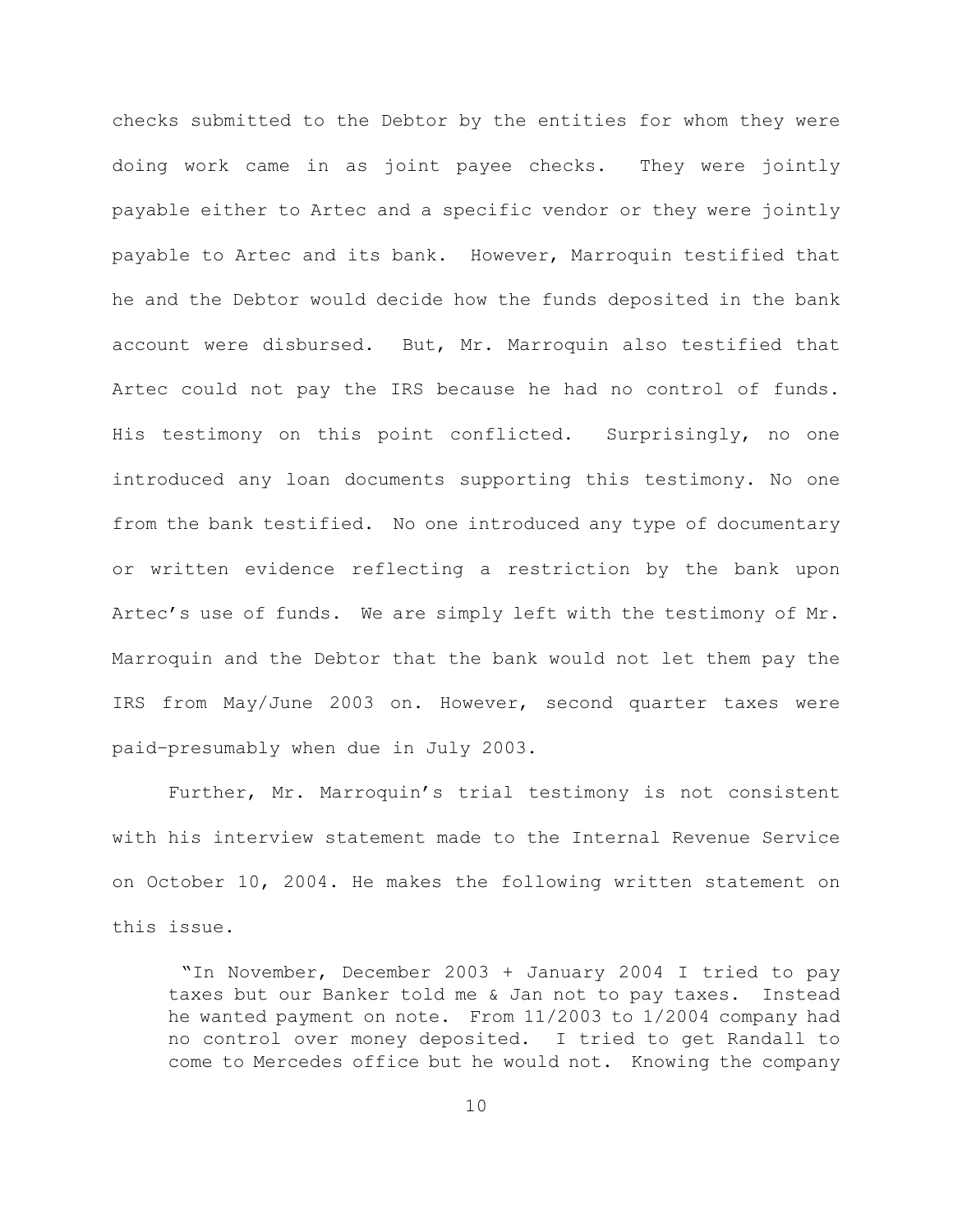was going down. Brent without me asking put \$155,000.00 into the account and he still would not let me pay taxes. At that point he told me not to worry about Randall, for me to pay the bank notes and pay the taxes slowly. He would take care of Randall at that point. I decided to call it quits."

United States Exhibit 15.

The more believable evidence on this issue is Mr. Marroquin's written statement to the IRS. The Court finds that the bank's control of funds did not begin until sometime in November 2003, well after the third quarter had ended and well into the fourth quarter 2003. Mr. Marroquin's statement to the IRS is additionally enlightening because it establishes that in early November 2003 both he and the Debtor were not only aware of Artec's cash flow problem, they were also aware that the "company was going down".

If, in fact, the bank did assert such authority over its collateral in November 2003, then from that point on Artec would have had no "unencumbered" funds with which to pay the taxes. The record is, however, silent with regard to the day in November this occurred or the amount of withholdings after such date.

### **Issue**

Did the Debtor act wilfully in failing to pay over trust fund taxes within the meaning of 28 U.S.C. §6672?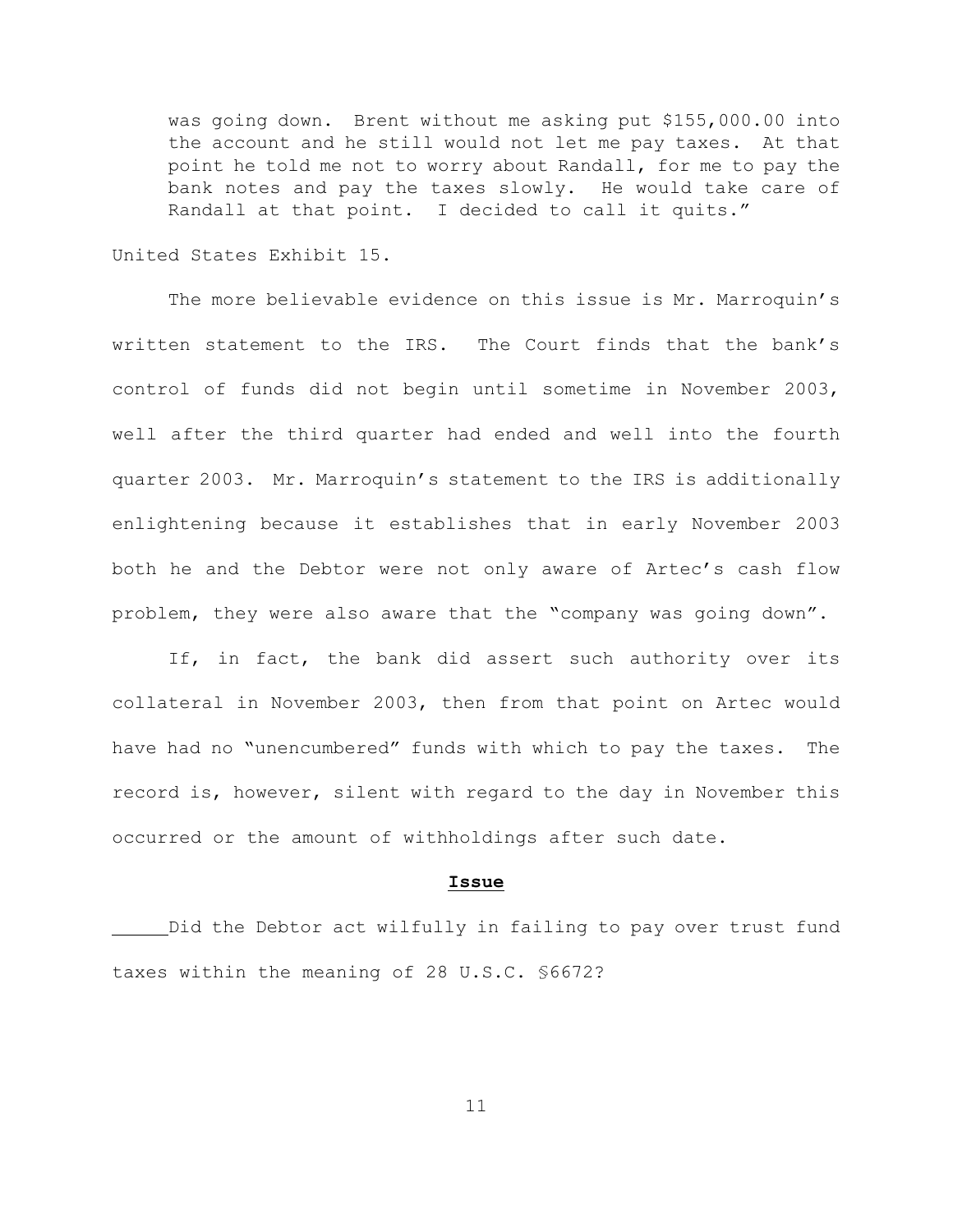#### **Conclusions of Law**

Liability attaches to a "responsible person" under 28 U.S.C. §6672 upon his or her "wilful" failure to collect or account for or pay over such funds. In pertinent part §6672(a) provides that:

Any person required to collect, truthfully account for, and pay over any tax imposed by this title who wilfully fails to collect such tax, or truthfully account for and pay over such tax, or wilfully attempt in any manner to evade or defeat such tax or the payment thereof, shall in addition to other penalties provided by law, be liable to a penalty equal to the total amount of the tax evaded, or not collected, or not accounted for and paid over.

26 U.S.C. §6672(a).

The Fifth Circuit Court of Appeals has substantial precedent

on these issues.

Wilfulness under §6672 requires only a voluntary, conscious, and intentional act, not a bad motive or evil intent. Wilfulness is normally proved by evidence that the responsible person paid other creditors with knowledge that withholding taxes were due at the time to the United States. A considered decision not to fulfill one's obligation to pay the taxes owed, evidenced by payments made to other creditors and the knowledge that the taxes are due, is all that is required to establish wilfulness. (Citations omitted).

*Barnett v. Internal Revenue Service,* 988 F.2d 1449, 1457 (5<sup>th</sup> Cir. 1993), reh denied 1995 F.2d 225 (5<sup>th</sup> Cir. 1993).

Wilfulness means:

(a) Voluntary, conscious and intentional act such as the payment of other creditors in preference to the United States ... A responsible person also acts wilfully if he proceeds with a reckless disregard of a known or obvious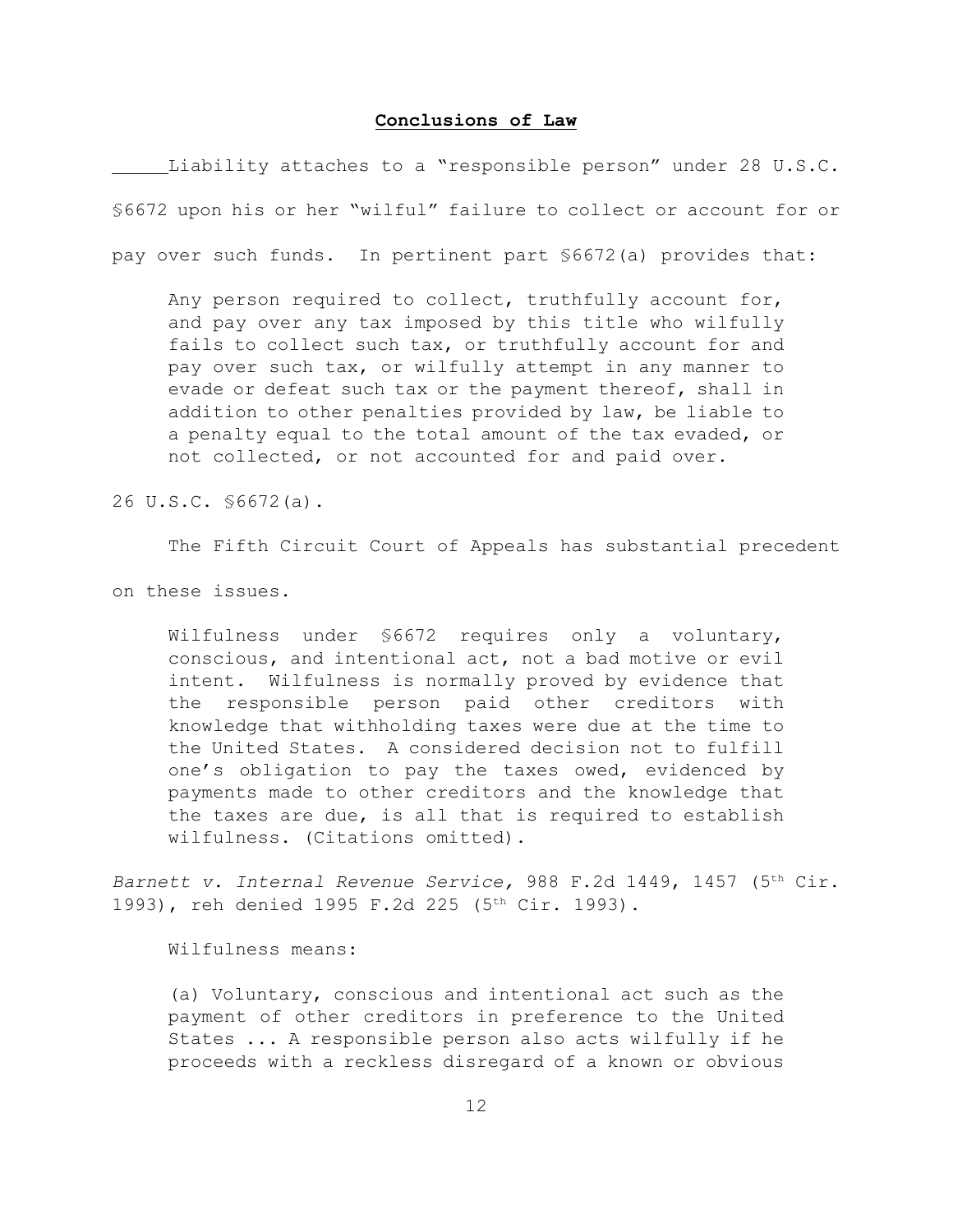risk that trust funds may not be remitted to the government.

Brown v. United States of America, 591 F.2d 1136, 1140 (5<sup>th</sup> Cir. 1999), citing *Lidden v. United States,* 448 F.2d 509, 513 (5<sup>th</sup> Cir. 1971), cert. denied 406 U.S. 918 (1992). See also, *Mazo v. United States,* 591 F.2d 1151, 1154 (5<sup>th</sup> Cir. 1979), cert. denied 444 U.S. 842 (1979).

Reckless disregard includes the failure to investigate or to correct mismanagement after being notified the taxes were due. *Mazo v. United States,* 591 F.2d at 1154. Negligence is not enough to satisfy the wilfulness standard under the statute. *Feist v. United States,* 221 Ct. Cl. 531, 607 F.2d 941, 961 (1979).

Absence of wilfulness can be proven by the Debtor showing that he did not disregard his duties and that he undertook all reasonable efforts to see that such taxes would, in fact, be paid in circumstances where the employer had the means of payment and could reasonably expect to make the payments. *Feist,* 607 F.2d at 96l.

At the conclusion of the taking of the evidence, counsel for the Defendant made a statement which, in essence, was an oral motion for the Court to disregard any evidence that Artec suffered from a lack of "unencumbered" funds during any relevant point in time because it had not been pled by the Debtor. Defendant's theory is that the issue of "unencumbered" funds is like an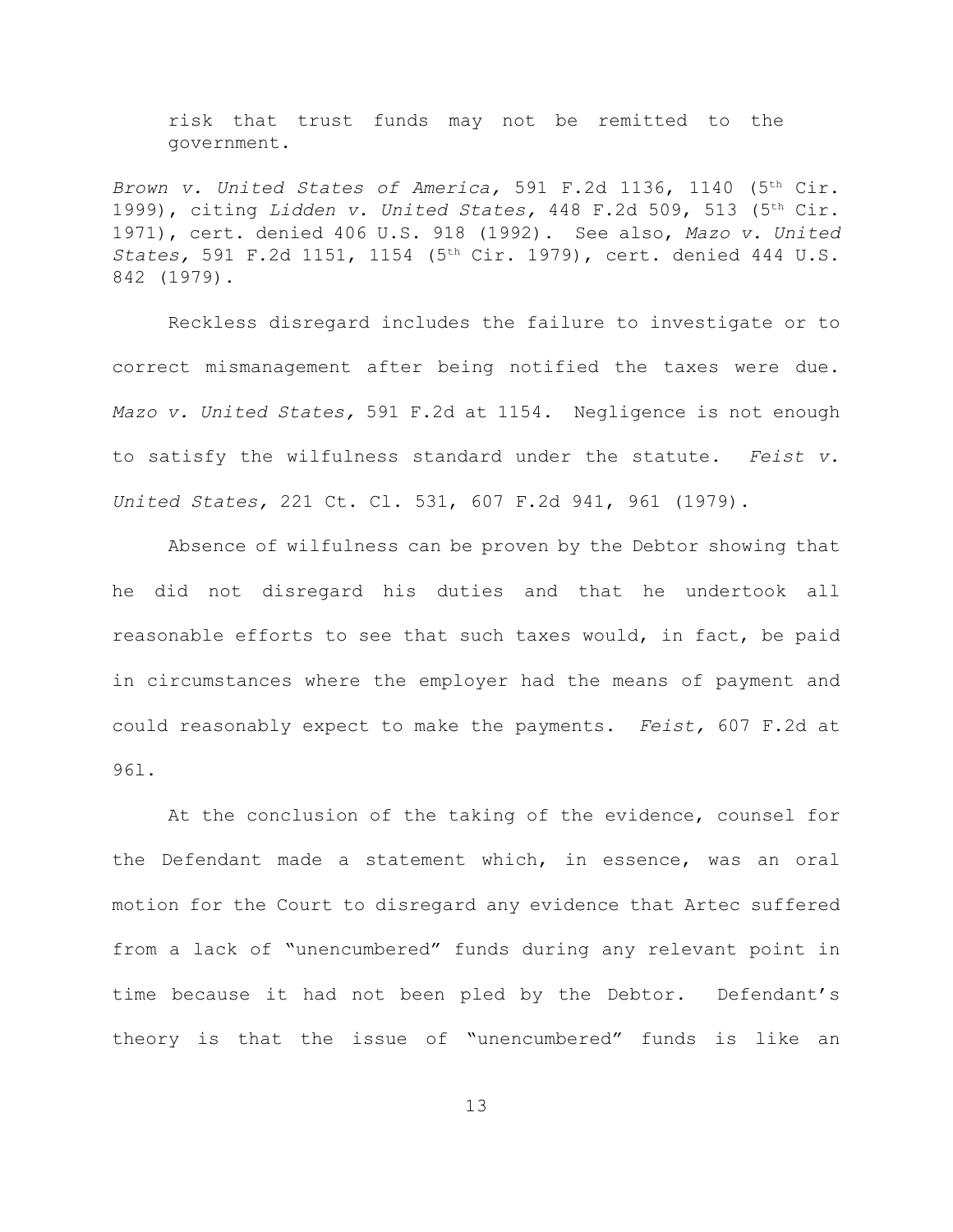affirmative defense which must be pled or evidence on it cannot be considered.

There are two things wrong with the Defendant's assertion. First, it is clear that the burden of proving that he did not act wilfully is clearly upon the Debtor. *Bowen v. United States,* 836 F.2d 965, 968 (5<sup>th</sup> Cir. 1988): *Mazo*, 591 F.2d 1151, 1152-53 (5<sup>th</sup> Cir. 1979). Secondly, it is equally clear that the issue of "unencumbered" funds is part of the wilfulness inquiry. The Fifth Circuit has stated the following:

We initially note the operative definition of 'encumbered,' which we adopt from the Eighth Circuit's §6672 jurisprudence. In *Honey v. United States,* 963 F.2d 1083 ( $8<sup>th</sup>$  Cir. 1992), the court stated:

'[w]here the taxpayer's discretion in the use of funds is subject to restrictions imposed by a creditor holding a security interest in the funds which is superior to any interest claimed by the IRS, the funds are regarded as encumbered if those restrictions preclude a taxpayer from using the funds to pay the trust fund taxes.'

*Barnett,* 988 F.2d at 1458.

At the beginning of the trial the parties stipulated that wilfulness was the issue that would be tried. Therefore, since funds must be "unencumbered" for them to be wilfully used for a purpose other than paying the Internal Revenue Service for 941 taxes, it is clearly proper for evidence on that point to be considered. And, as such, both the Debtor and Defendant explicitly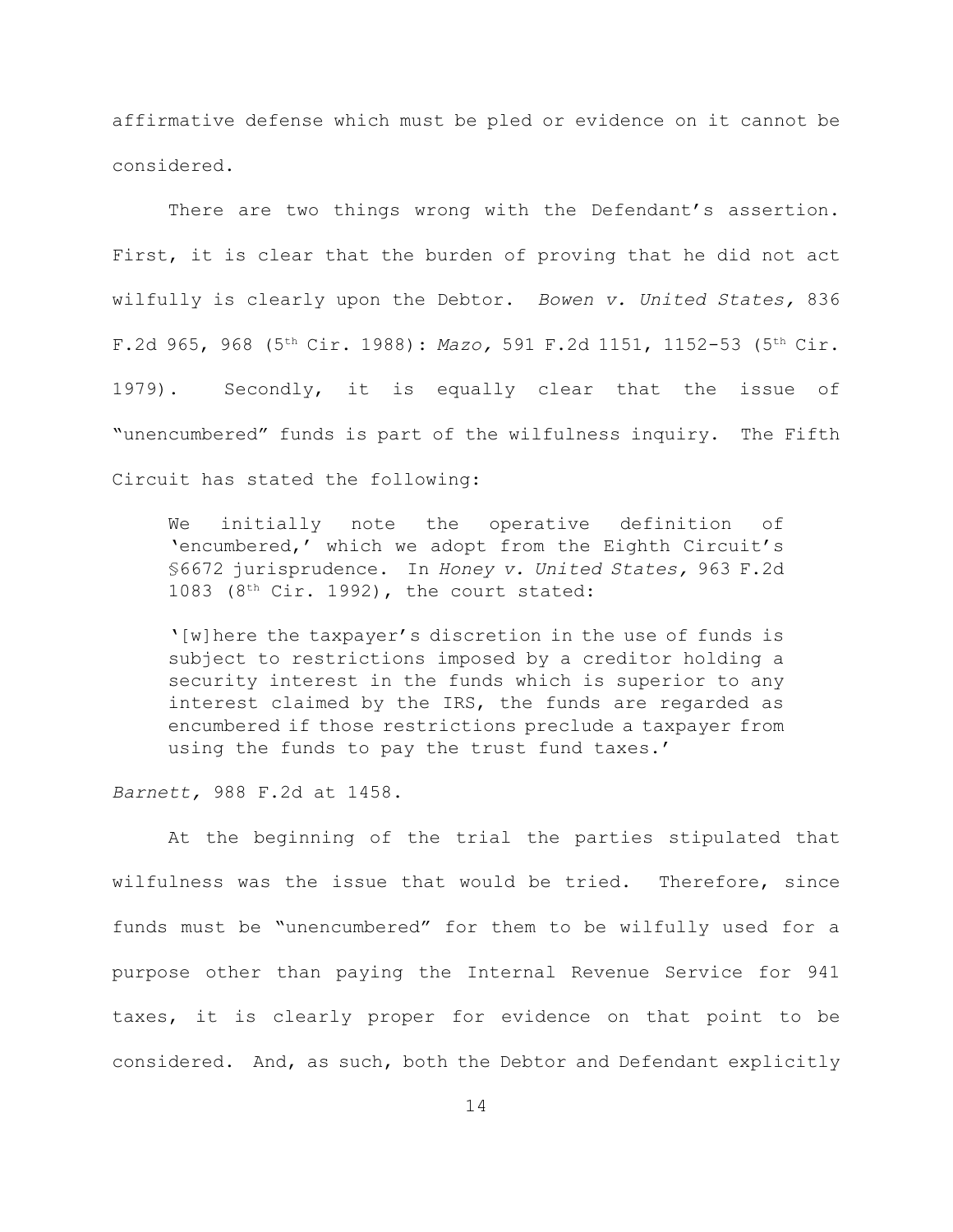agreed to the trial of that issue. Stated another way, the Debtor, in order to prove that the funds of Artec were "encumbered" and that his failure to pay over to the IRS was not wilful, has the burden to prove that "he lacked discretion to use the accounts receivable and loan proceeds deposited...to pay the accrued withholding taxes." *Id*.

So, did the Debtor sustain his burden on this point? The answer can only be "No". He introduced no loan documents. No one from the bank testified and no one introduced any type of documentary or written evidence reflecting a restriction by the bank upon Artec's use of funds. We do have the testimony of Mr. Marroquin and the Debtor that the bank would not let them pay the IRS from May/June 2003 forward. However, Mr. Marroquin's written statement to the IRS is more credible and  $2<sup>nd</sup>$  quarter taxes were paid in July. The bank's alleged control of the funds began, at the earliest, sometime in November 2003, and the Debtor failed to provide any evidence as to the specific date. The evidence simply falls short of what is required.

Debtor also claims his action cannot be wilful because he was in Laredo performing his "job superintendent" duties and believed himself to be a rung below Mr. Marroquin who he claims held the checkbooks and purse strings and had a psychological advantage over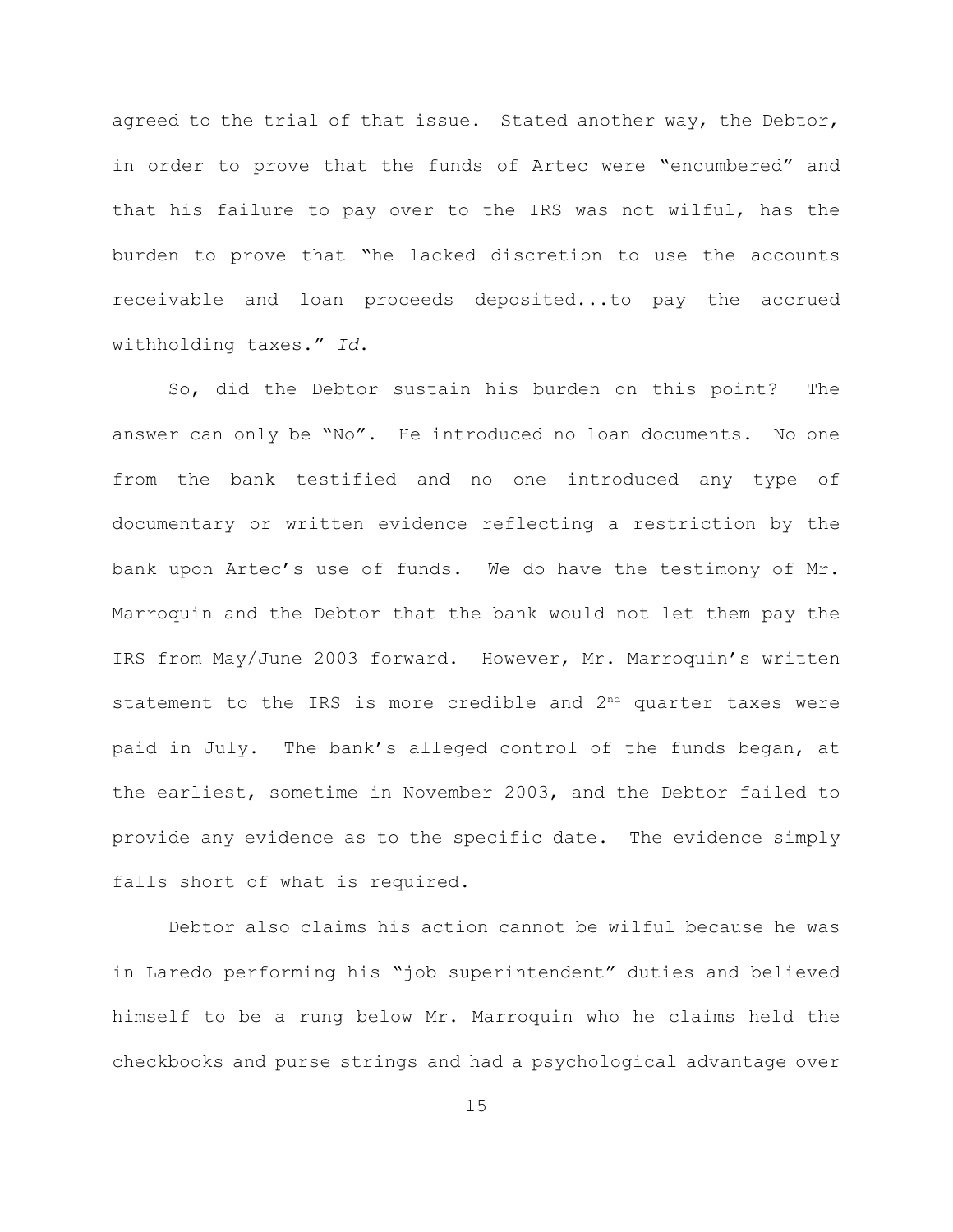the Debtor. Debtor asserts that 1) he functioned primarily like an employee, not an owner or president; 2) Mr. Marroquin dealt with Artec's banker, attorney and accountant; and 3) Mr. Marroquin and Ms. Ross handled payroll and paying suppliers and sent checks already prepared to the Debtor to execute to pay his Laredo workers and blank checks on a request-only basis to him for overlooked employee checks and supply purchases. Debtor testified that he believed the parties in the Mercedes office were taking care of the taxes and he was taking care of his jobs in Laredo as superintendent. However, the Debtor has stipulated he is a responsible party. And, the evidence shows he had a much greater knowledge of and participation in the affairs of Artec than he is willing to admit.

Additionally, Debtor argues that the sales agreement between he and Mr. Marroquin resulted in his being solely an employee and he *de facto* resigned which relieved him of any other corporate duties and responsibilities. Debtor claims he believed he could not write checks or direct funds except as approved by Mr. Marroquin. By the time the Debtor learned of the tax defaults, he claims it was too late to do anything as no available Artec assets remained to pay the taxes.

Debtor attempts to argue that his failure to pay the tax is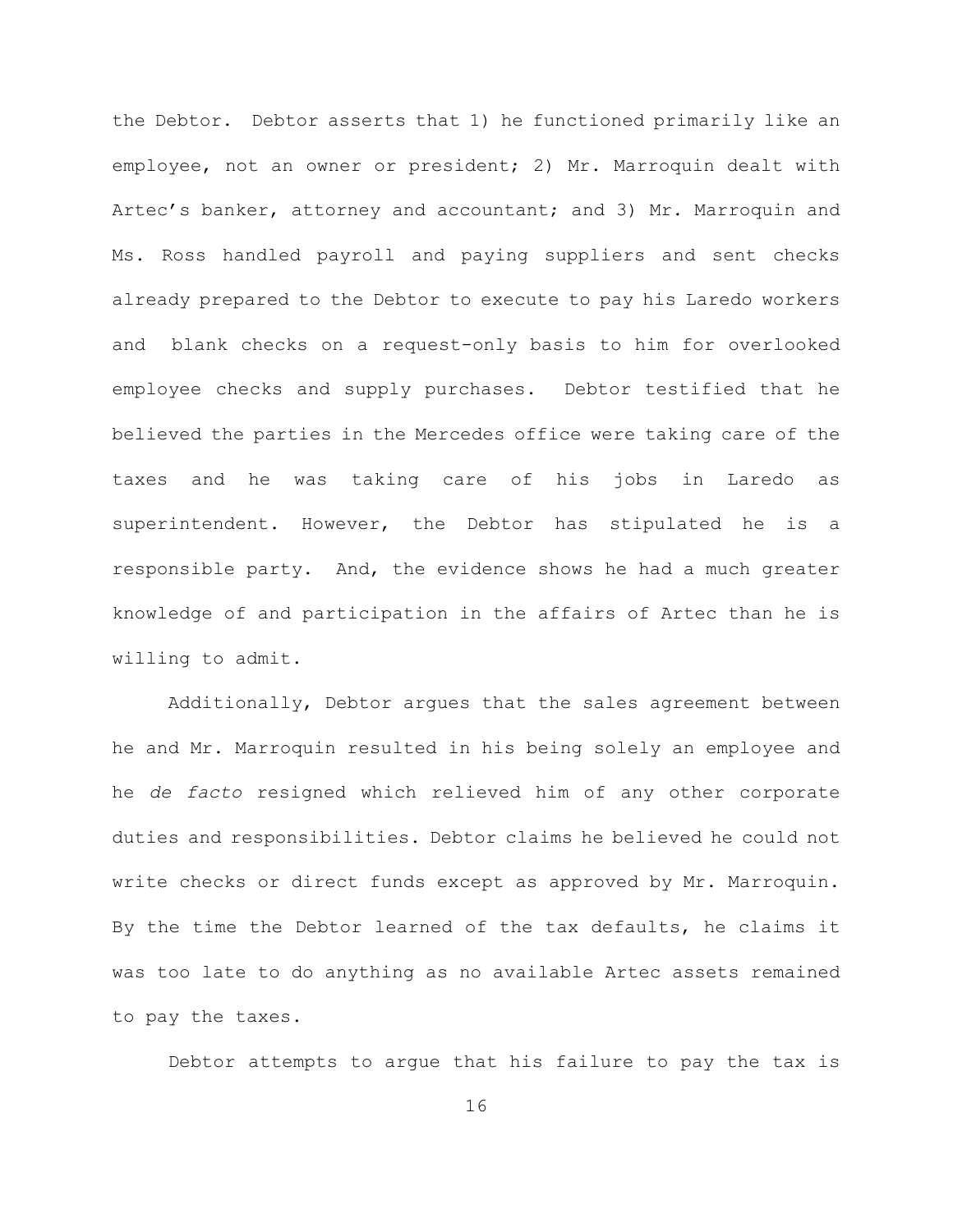not wilful because it is based on "reasonable cause". The Fifth Cirucit does recognize this exception but it is a 'very limited application". *Newsome v. United States,* 431 F.2d 742, 746-747 & n. 11 (5<sup>th</sup> Cir. 1970)(Party's attempted reliance on accountant's information did not constitute a 'reasonable cause' for party's failure to pay the withheld taxes-party knew taxes were not being paid while other creditors received payments). The Fifth Circuit has determined that where a responsible officer paid employees their net wages at a time when the corporation had insufficient funds to cover the taxes thereon and when such funds became available, preferred subsequent creditors over the IRS, knowing at all times his obligation to pay such taxes, his failure to pay was 'without reasonable cause' and 'wilful' within the meaning of §6672. Frazier v. United States, 304 F.2d 528, 530 (5<sup>th</sup> Cir. 1962).

 Debtor believes he had reasonable cause not to pay the taxes because he alleges he only discovered that the taxes were not paid on December 23 or  $24<sup>th</sup>$ , 2003, he resigned from the corporation shortly thereafter and he had no ability, or perceived ability, to control and/or transfer funds of Artec or control or access those funds without the cooperation of Mr. Marroquin and Ms. Ross which cooperation he alleges did not exist.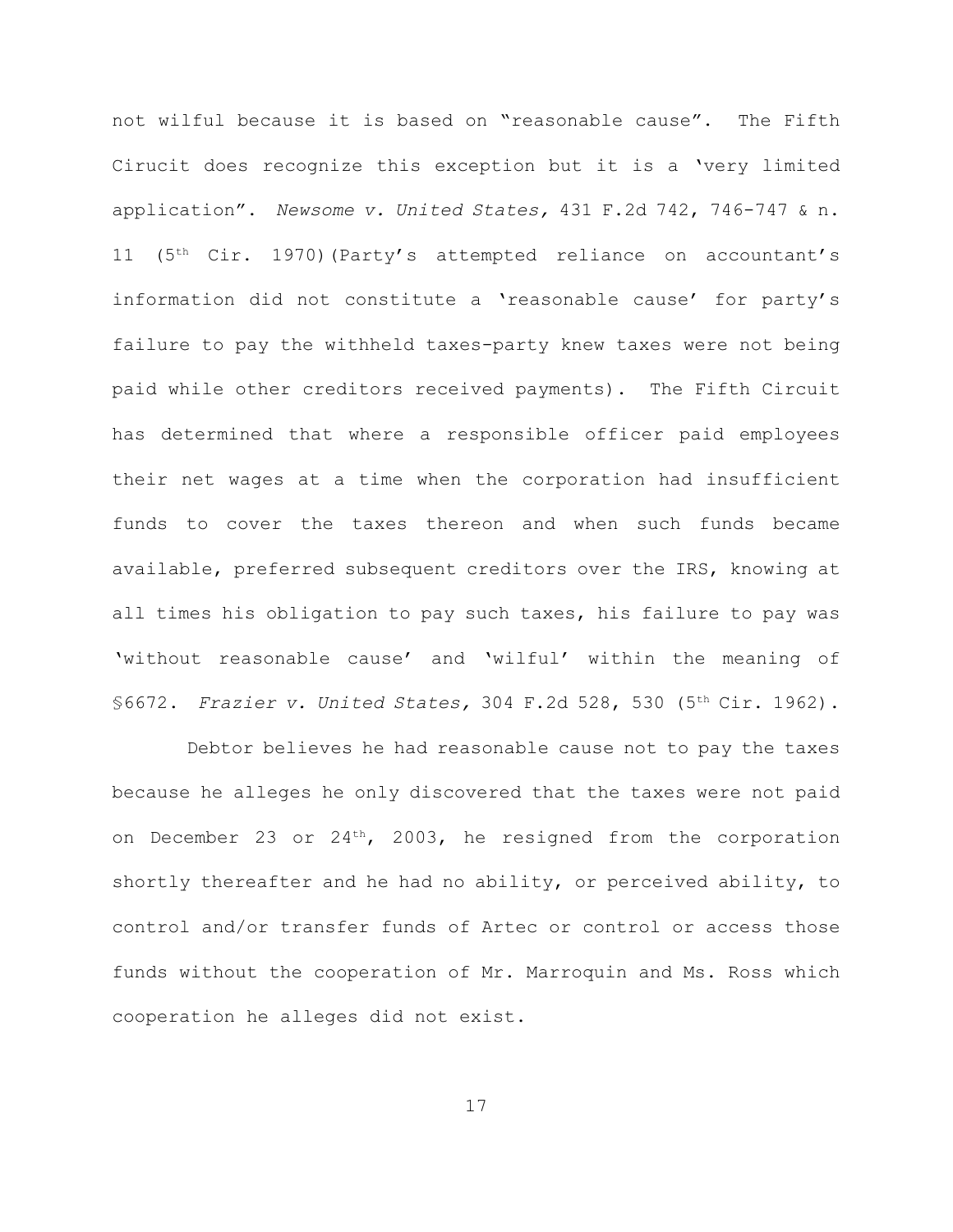The Debtor attempts to place emphasis on the controlling role of Mr. Marroquin and Ms. Ross in the financial affairs of Artec. However, §6672 does not confine liability for the unpaid taxes only to the single officer with the greatest or closest control or authority over corporate affairs. "Realistically read, [§6671(b)] encompasses all those who are so connected with a corporation as to have the responsibility and authority to avoid the default which constitutes a violation of [§6672], even though liability may thus be imposed on more than one person.' *Scott v. United States,* 354 F.2d 292, 296 173 Ct.Cl. 650 at 657 (1965); And see also, *McCarty v. United States,* 437 F.2d 961, 967, 194 Ct. Cl. 42, 54-55(1971); *White v. United States,* 372 F.2d 513, 517, 178 Ct. Cl. 765, 771 (1967); and *Monday v. United States*, 421 F.2d 1210, 1214 (7<sup>th</sup> Cir.), *cert. denied,* 400 U.S. 821, 91 S.Ct. 38, 27 L.Ed. 2d 48 (1970),

Mere delegation of responsibility to another is not 'reasonable cause'. *Lawrence v. United States,* 299 F.Supp. 187, 191 (N.D. Tex. 1969). And, neither can lack of control of corporate funds or perceived inability to control and/or transfer funds be 'reasonable cause' especially in this case as the Debtor knew 1) that the taxes were not being withheld and such funds were being paid to other creditors as early as November 2003 and 2) that Artec did not have enough money to pay vendors, employees and taxes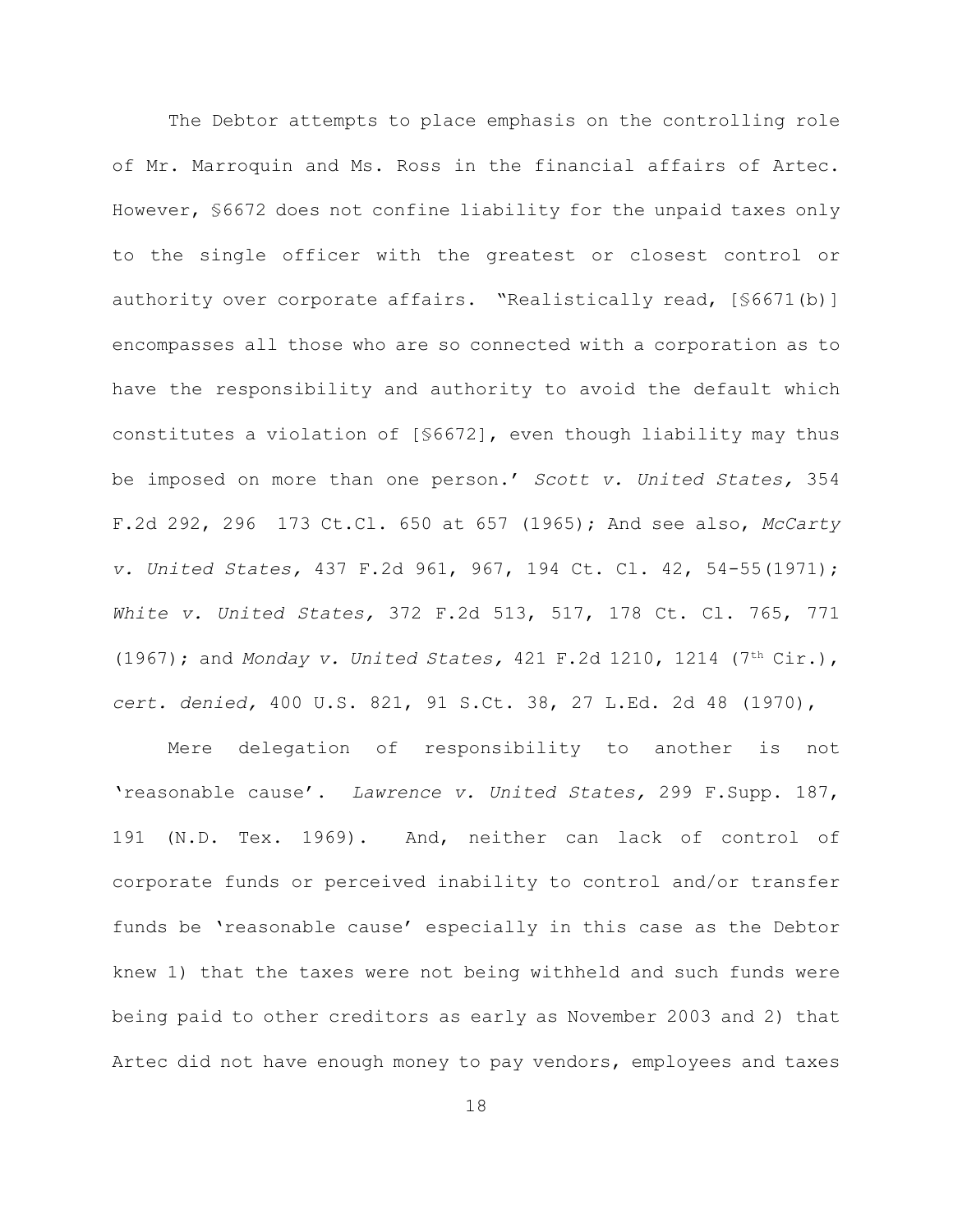as early as July, 2003.

The evidence presented to the Court makes it clear that the Debtor acted wilfully. The Debtor himself testified that he signed checks to other creditors after learning of Artec's failure to pay the 941 taxes (Tr. 66). Either in July or August 2003, the Debtor knew there was a serious cash problem. He also knew that the third quarter taxes were not paid in early November 2003 and that the business was "going down". The Debtor knew that the withheld moneys were trust funds for the United States and must be paid to it. He had been involved with a prior failure to pay such funds and even met with the IRS to negotiate a workout agreement. He knew that Mr. Marroquin and Ms. Ross who normally paid the taxes had not done so. The Debtor failed to show he tried to do anything to see that Artec paid the withholdings to the IRS. His defense is that of an ostrich. He stuck his head in the sand. That is not a defense recognized at law. His failure to perform his duty is, as a matter of law, a voluntary, conscious and intentional failure.

In the alternative wilfulness can be proved by showing that the responsible person recklessly disregarded his duty to collect, account for and pay over the trust fund taxes or by showing that the responsible person ignored an obvious and known risk that the trust funds might not be remitted. *Brown v. United States,* 591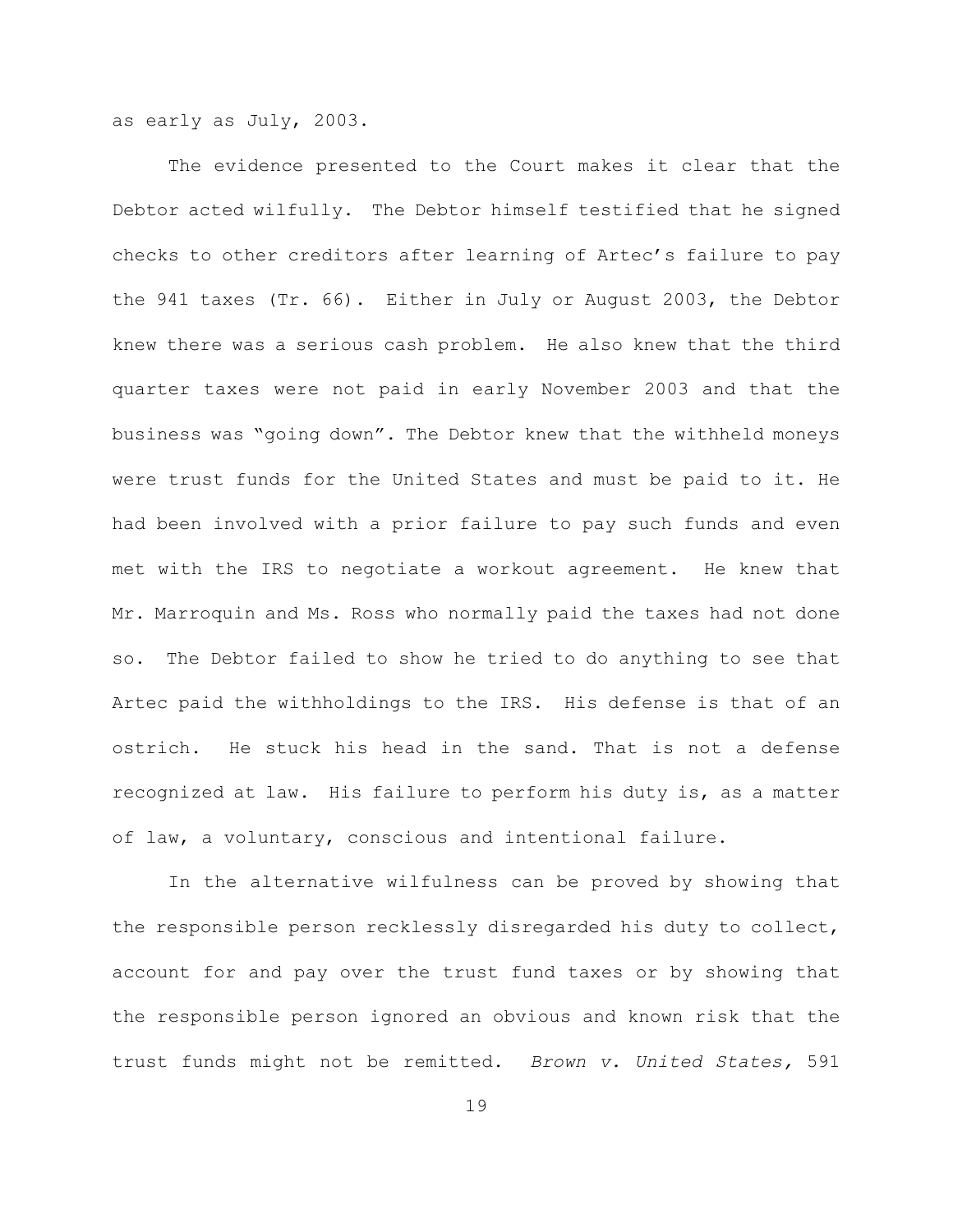F.2d 1136 ( $5<sup>th</sup> Cir.$  1979). Here, the Debtor made no efforts to see that such taxes would in fact be paid. He failed to investigate or to correct mismanagement after being notified that withholding taxes had not been remitted. He merely stuck his head in the sand and hoped Mr. Marroquin and Ms. Ross would find a way to pay such.

Given the continuing cash flow problems of Artec of which he was aware in July 2003, his position of responsibility within Artec, and the past 941 tax defaults, the Court finds that the Debtor acted with reckless disregard in line with the standard set forth in *Brown v. United States.* The Debtor knew a substantial risk existed that the 941 taxes would not be paid for the third quarter 2003, and he made no attempt to address the problem. Artec had suffered from a similar nonpayment incident in 2002. The Debtor at that time directed other creditors be paid before the IRS. The Debtor acted in a similar manner the second time by ignoring Artec's financial problems. Despite his protestations to the contrary, the Debtor exercised substantial control within Artec, and was clearly in a position to insure that the 941 taxes were being paid. The Debtor was fully aware of Artec's financial problems from July 2003 on and the potential impact it would have on payment of 941 withholdings. The record as a whole makes it clear that he acted wilfully in failing to pay over the trust fund